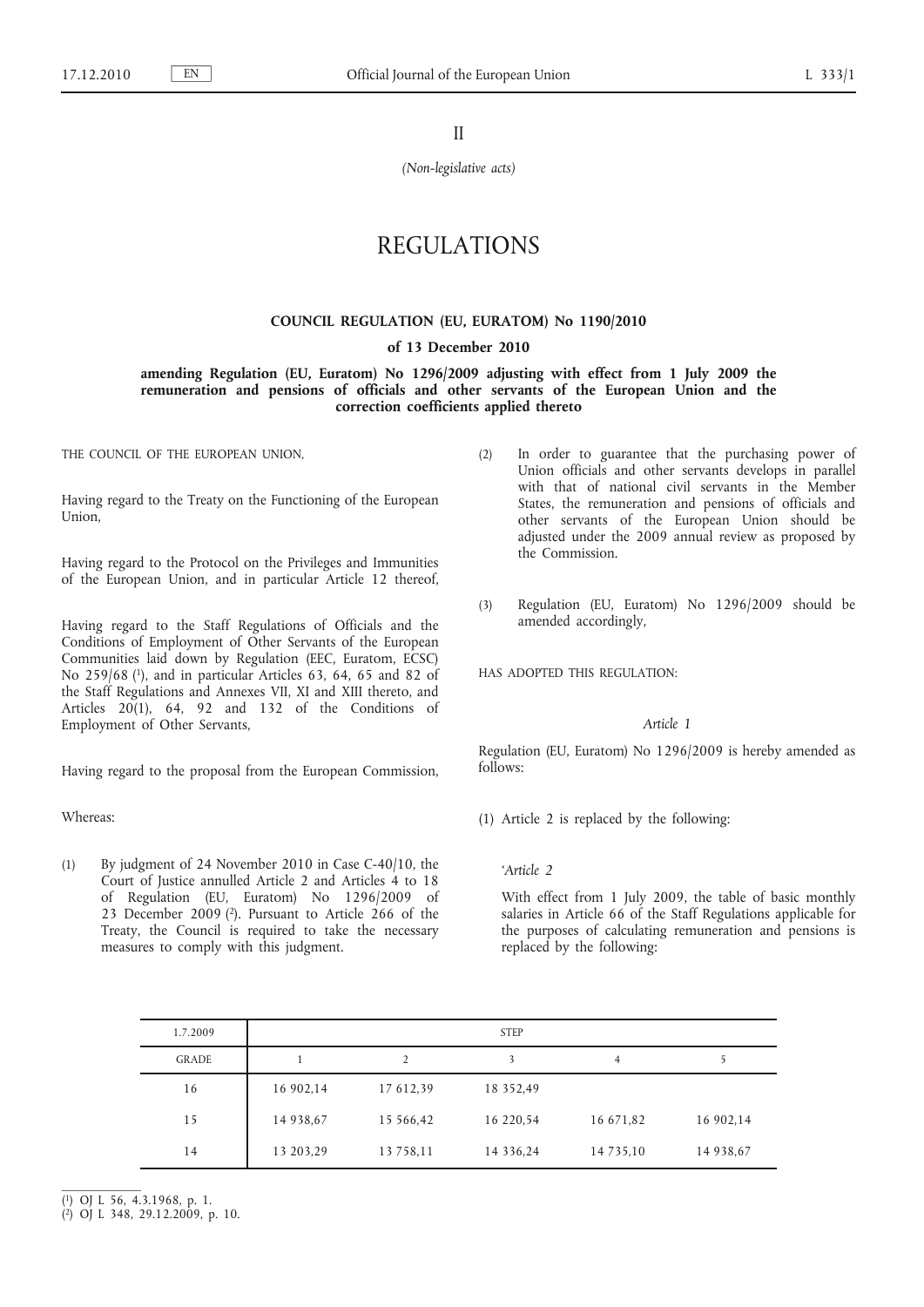| 1.7.2009       |               |                | <b>STEP</b>             |                |               |
|----------------|---------------|----------------|-------------------------|----------------|---------------|
| <b>GRADE</b>   | 1             | $\overline{2}$ | $\overline{\mathbf{3}}$ | $\overline{4}$ | 5             |
| 13             | 11 669,50     | 12 159,87      | 12 670,85               | 13 023,37      | 13 203,29     |
| 12             | 10 313,89     | 10 747,30      | 11 198,91               | 11 510,48      | 11 669,50     |
| 11             | 9 1 1 5 . 7 6 | 9 4 9 8, 8 2   | 9 8 9 7 . 9 7           | 10 173,34      | 10 313,89     |
| 10             | 8 0 5 6, 8 1  | 8 3 9 5 , 3 7  | 8 7 4 8 , 1 5           | 8 9 9 1 , 5 4  | 9 1 1 5 .76   |
| $\overline{9}$ | 7 1 2 0, 8 7  | 7 420,10       | 7731,90                 | 7 947,02       | 8 0 5 6, 8 1  |
| 8              | 6 293,66      | 6 5 5 8 , 1 3  | 6 8 3 3 , 7 1           | 7 0 2 3 , 8 4  | 7 1 2 0, 8 7  |
| $\overline{7}$ | 5 5 6 2 , 5 5 | 5796,29        | 6 0 3 9, 8 6            | 6 207,90       | 6 293,66      |
| 6              | 4 9 1 6, 3 6  | 5 1 2 2 , 9 5  | 5 3 3 8 , 2 3           | 5 486,75       | 5 5 6 2 , 5 5 |
| 5              | 4 3 4 5 , 2 4 | 4 5 2 7 , 8 4  | 4 7 1 8 , 1 0           | 4 8 4 9 , 3 7  | 4 9 1 6, 3 6  |
| $\overline{4}$ | 3 840,47      | 4 001,85       | 4 170,01                | 4 2 8 6 , 0 3  | 4 3 4 5 , 2 4 |
| 3              | 3 3 9 4 3 3   | 3 5 3 6, 9 7   | 3 685,60                | 3788,13        | 3 840,47      |
| $\overline{2}$ | 3 000,02      | 3 1 2 6 , 0 9  | 3 2 5 7 , 4 5           | 3 3 4 8 , 0 8  | 3 3 9 4 3 3   |
| $\mathbf{1}$   | 2 651,52      | 2 7 6 2 , 9 4  | 2 879,04                | 2959,14        | 3 000,02.     |

(2) Articles 4 to 17 are replaced by the following:

#### *'Article 4*

With effect from 1 July 2009, the amount of the parental leave allowance referred to in the second and third paragraphs of Article 42a of the Staff Regulations shall be EUR 910,82, and shall be EUR 1 214,42 for single parents.

### *Article 5*

With effect from 1 July 2009, the basic amount of the household allowance referred to in Article 1(1) of Annex VII to the Staff Regulations shall be EUR 170,35.

With effect from 1 July 2009, the amount of the dependent child allowance referred to in Article 2(1) of Annex VII to the Staff Regulations shall be EUR 372,24.

With effect from 1 July 2009, the amount of the education allowance referred to in Article 3(1) of Annex VII to the Staff Regulations shall be EUR 252,56.

With effect from 1 July 2009, the amount of the education allowance referred to in Article 3(2) of Annex VII to the Staff Regulations shall be EUR 90,93.

With effect from 1 July 2009, the minimum amount of the expatriation allowance referred to in Article 69 of the Staff Regulations and in the second subparagraph of Article 4(1) of Annex VII thereto shall be EUR 504,89.

With effect from 14 July 2009, the expatriation allowance referred to in Article 134 of the Conditions of Employment of Other Servants shall be EUR 362,95.

### *Article 6*

With effect from 1 January 2010, the kilometric allowance referred to in Article 8(2) of Annex VII to the Staff Regulations shall be adjusted as follows:

| EUR 0 for every km from                        | 0 to $200 \text{ km}$ |
|------------------------------------------------|-----------------------|
| EUR 0,3786 for every km from 201 to 1 000 km   |                       |
| EUR 0,6310 for every km from 1001 to 2000 km   |                       |
| EUR 0,3786 for every km from $2001$ to 3000 km |                       |
| EUR 0,1261 for every km from                   | 3 001 to 4 000 km     |
| EUR 0,0608 for every km from                   | 4 001 to 10 000 km    |
| EUR 0 for every km over                        | $10000 \text{ km}$ .  |

To the above kilometric allowance a flat-rate supplement shall be added, amounting to:

— EUR 189,29 if the distance by train between the place of employment and the place of origin is between 725 km and 1 450 km,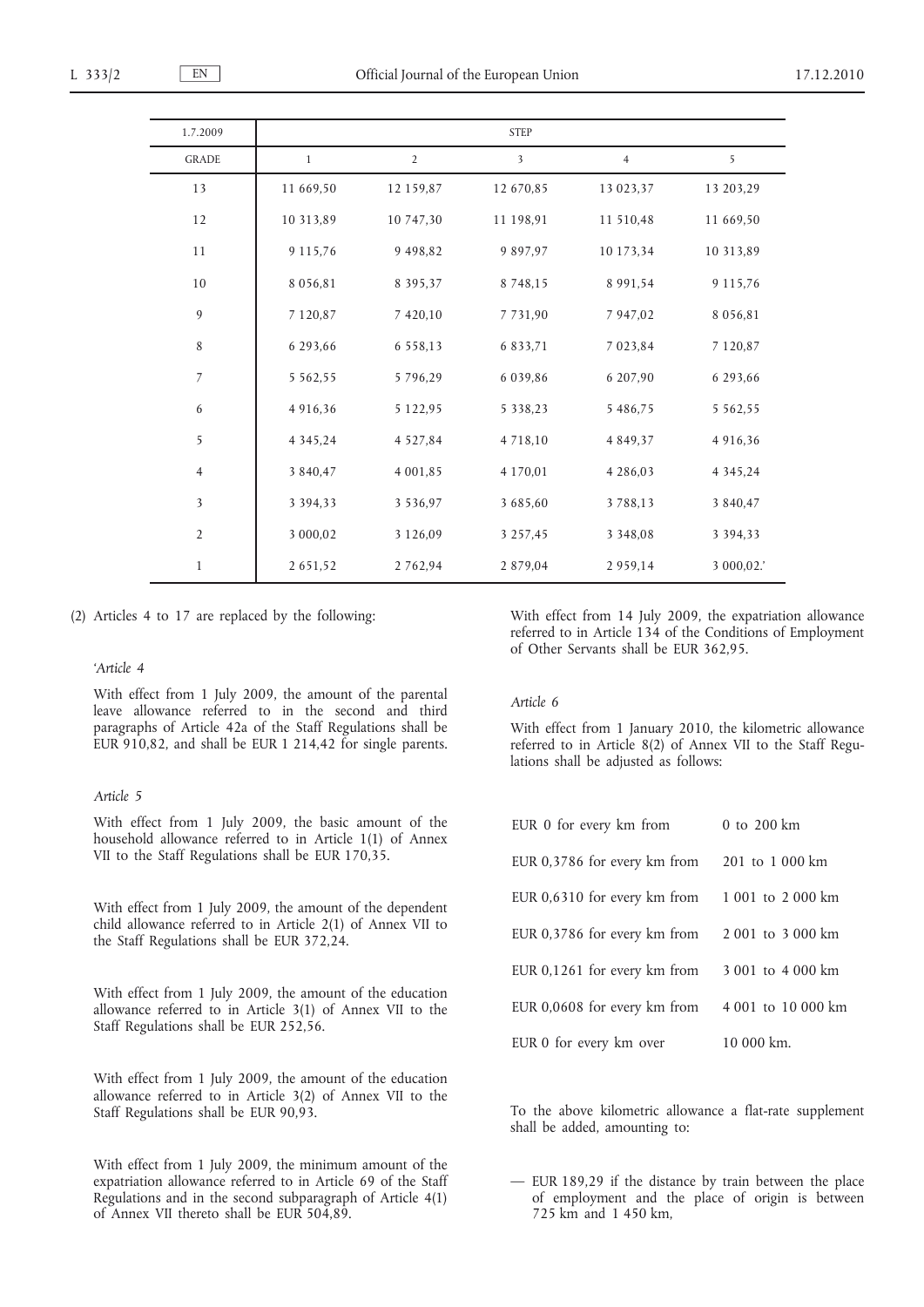— EUR 378,55 if the distance by train between the place of employment and the place of origin is greater than 1 450 km.

## *Article 7*

With effect from 1 July 2009, the daily subsistence allowance referred to in Article 10(1) of Annex VII to the Staff Regulations shall be:

- EUR 39,13 for an official who is entitled to the household allowance,
- EUR 31,55 for an official who is not entitled to the household allowance.

### *Article 8*

With effect from 1 July 2009, the lower limit for the installation allowance referred to in Article 24(3) of the Conditions of Employment of Other Servants shall be:

- EUR 1 113,88 for a servant who is entitled to the household allowance,
- EUR 662,31 for a servant who is not entitled to the household allowance.

### *Article 9*

With effect from 1 July 2009, for the unemployment allowance referred to in the second subparagraph of Article 28a(3) of the Conditions of Employment of Other Servants, the lower limit shall be EUR 1 335,85, the upper limit shall be EUR 2 671,72 and the standard allowance shall be EUR 1 214,42.

# *Article 10*

With effect from 1 July 2009, the table of basic monthly salaries in Article 93 of the Conditions of Employment of Other Servants shall be replaced by the following:

| <b>FUNCTION</b><br>GROUP | 1.7.2009       |               |                |               | <b>STEP</b>    |               |               |               |
|--------------------------|----------------|---------------|----------------|---------------|----------------|---------------|---------------|---------------|
|                          | <b>GRADE</b>   | $\mathbf{1}$  | $\overline{2}$ | 3             | $\overline{4}$ | 5             | 6             | $7^{\circ}$   |
| ${\rm IV}$               | 18             | 5 826,60      | 5 947,77       | 6 0 7 1 , 4 5 | 6 197,71       | 6 326,60      | 6 458,17      | 6 5 9 2, 4 7  |
|                          | 17             | 5 149,70      | 5 2 5 6 , 7 9  | 5 366,11      | 5 477,70       | 5 5 9 1 , 6 1 | 5 707,90      | 5 826,60      |
|                          | 16             | 4 5 5 1 , 4 4 | 4 646,09       | 4 7 4 2 , 7 1 | 4 8 4 1 , 3 4  | 4 9 4 2, 0 1  | 5 0 4 4 , 7 9 | 5 1 4 9 , 7 0 |
|                          | 15             | 4 0 2 2 , 6 8 | 4 1 0 6 , 3 3  | 4 1 9 1 , 7 3 | 4 278,90       | 4 3 6 7, 8 8  | 4 4 5 8 , 7 2 | 4 5 5 1 , 4 4 |
|                          | 14             | 3 5 5 5 , 3 5 | 3 629,29       | 3 7 0 4 , 7 6 | 3781,80        | 3 860,45      | 3 940,73      | 4 0 2 2 , 6 8 |
|                          | 13             | 3 1 4 2 , 3 1 | 3 207,66       | 3 274,36      | 3 3 4 2 , 4 6  | 3 411,96      | 3 482,92      | 3 5 5 5 , 3 5 |
| $\rm III$                | 12             | 4 0 2 2 , 6 1 | 4 106,26       | 4 1 9 1 , 6 5 | 4 278,81       | 4 3 6 7 , 7 9 | 4 4 5 8 , 6 1 | 4 5 5 1 , 3 3 |
|                          | 11             | 3 5 5 5 , 3 1 | 3 6 2 9 , 2 4  | 3 7 0 4 , 7 1 | 3781,75        | 3 860,39      | 3 940,66      | 4 0 2 2 , 6 1 |
|                          | 10             | 3 142,29      | 3 207,64       | 3 274,34      | 3 3 4 2 , 4 3  | 3 411,93      | 3 482,88      | 3 5 5 5 , 3 1 |
|                          | 9              | 2 777,26      | 2 8 3 5 , 0 1  | 2893,97       | 2 9 5 4 , 1 4  | 3 0 1 5 , 5 7 | 3 0 7 8 , 2 8 | 3 1 4 2, 2 9  |
|                          | $\,$ 8 $\,$    | 2 4 5 4 , 6 3 | 2 5 0 5 , 6 7  | 2 5 5 7 , 7 8 | 2 610,97       | 2 665,26      | 2 7 2 0, 6 8  | 2 777,26      |
| $\rm II$                 | $\overline{7}$ | 2 777,20      | 2 8 3 4 , 9 6  | 2893,93       | 2 9 5 4, 1 2   | 3 0 1 5 , 5 6 | 3 0 7 8 , 2 8 | 3 1 4 2 , 3 1 |
|                          | 6              | 2 4 5 4 , 5 1 | 2 5 0 5 , 5 6  | 2 5 5 7 , 6 8 | 2 610,87       | 2 6 6 5 , 1 8 | 2 7 2 0, 6 1  | 2 777,20      |
|                          | 5              | 2 169,32      | 2 2 1 4 , 4 4  | 2 2 6 0 , 5 0 | 2 3 0 7 , 5 1  | 2 3 5 5 , 5 1 | 2 404,50      | 2 454,51      |
|                          | $\overline{4}$ | 1 917,26      | 1957,14        | 1 9 9 7 , 8 4 | 2 0 3 9 , 4 0  | 2 0 8 1 , 8 2 | 2 1 2 5 , 1 2 | 2 169,32      |
| I                        | 3              | 2 3 6 1 , 9 1 | 2 4 1 0 , 9 3  | 2 460,97      | 2 5 1 2 , 0 5  | 2 5 6 4 , 1 8 | 2 617,40      | 2 671,72      |
|                          | $\sqrt{2}$     | 2 0 8 8 , 0 3 | 2 1 3 1 , 3 7  | 2 175,60      | 2 2 2 0 , 7 6  | 2 2 6 6, 8 5  | 2 3 1 3 , 8 9 | 2 3 6 1 , 9 1 |
|                          | $\mathbf{1}$   | 1 845,91      | 1 884,22       | 1923,33       | 1 963,24       | 2 003,99      | 2 0 4 5 , 5 8 | 2 088,03      |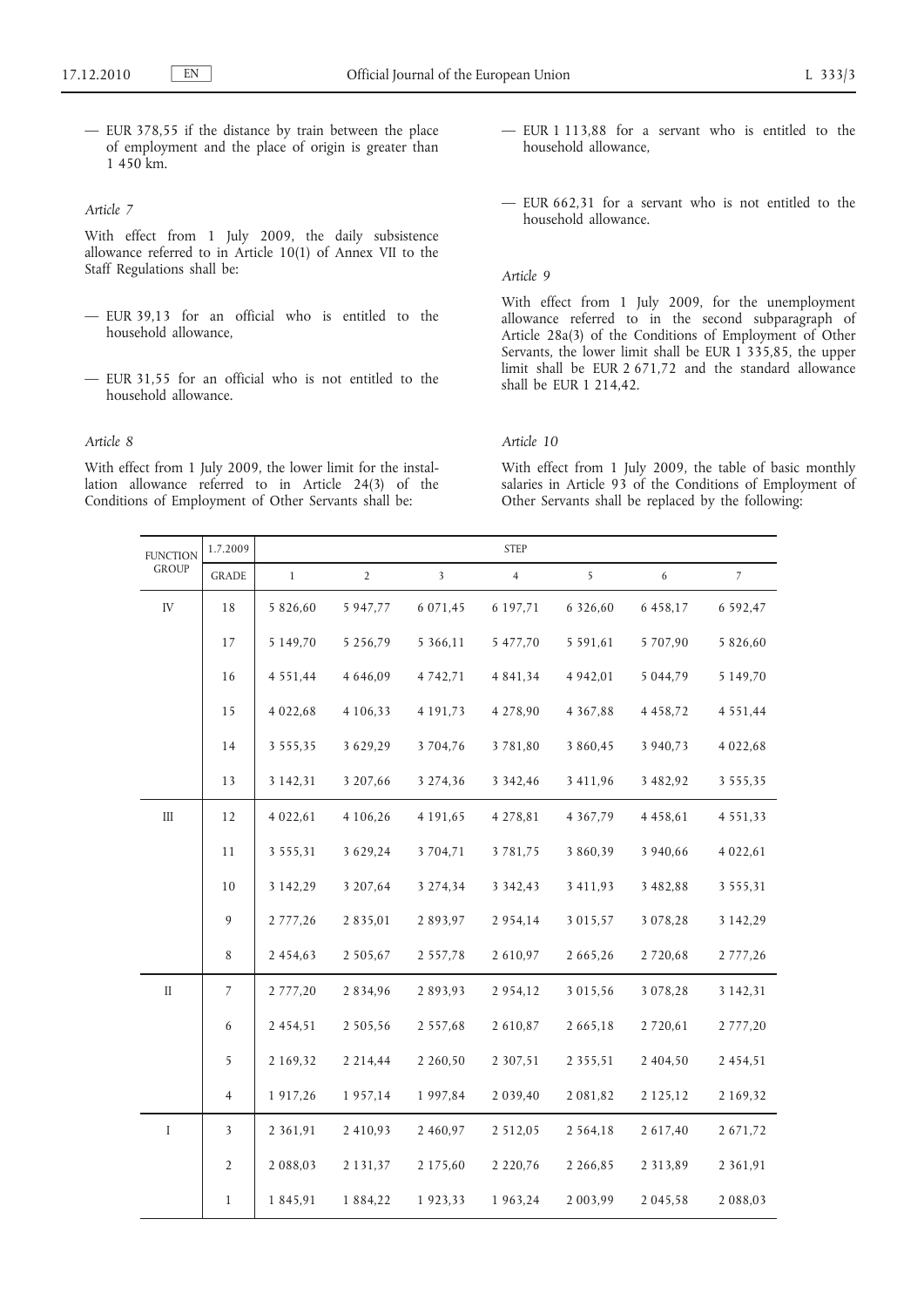# *Article 11*

With effect from 1 July 2009, the lower limit for the installation allowance referred to in Article 94 of the Conditions of Employment of Other Servants shall be:

- EUR 837,82 for a servant who is entitled to the household allowance,
- EUR 496,72 for a servant who is not entitled to the household allowance.

#### *Article 12*

With effect from 1 July 2009, for the unemployment allowance referred to in the second subparagraph of Article 96(3) of the Conditions of Employment of Other Servants, the lower limit shall be EUR  $1\overline{001,90}$ , the upper limit shall be EUR 2 003,78 and the standard allowance shall be EUR 910,82.

With effect from 14 July 2009, for the unemployment allowance referred to in Article 136 of the Conditions of Employment of Other Servants, the lower limit shall be EUR 881,45 and the upper limit shall be EUR 2 074,00.

#### *Article 13*

With effect from 1 July 2009, the allowances for shift work laid down in the first subparagraph of Article 1(1) of Council Regulation (ECSC, EEC, Euratom) No 300/76 (\*) shall be EUR 381,79, EUR 576,26, EUR 630,06 and EUR 858,98 respectively.

### *Article 14*

With effect from 1 July 2009, the amounts referred to in Article 4 of Council Regulation (EEC, Euratom, ECSC) No 260/68 (\*\*) shall be subject to a coefficient of 5,511255.

### *Article 15*

With effect from 1 July 2009, the table in Article 8(2) of Annex XIII to the Staff Regulations shall be replaced by the following:

| 1.7.2009                 | <b>STEP</b>   |                |               |                |               |               |               |               |
|--------------------------|---------------|----------------|---------------|----------------|---------------|---------------|---------------|---------------|
| <b>GRADE</b>             | $\mathbf{1}$  | $\overline{2}$ | 3             | $\overline{4}$ | 5             | 6             | 7             | 8             |
| 16                       | 16 902,14     | 17 612,39      | 18 352,49     | 18 352,49      | 18 352,49     | 18 352,49     |               |               |
| 15                       | 14 938,67     | 15 566,42      | 16 220,54     | 16 671,82      | 16 902,14     | 17 612,39     |               |               |
| 14                       | 13 203,29     | 13 758,11      | 14 336,24     | 14 7 3 5 , 10  | 14 938,67     | 15 566,42     | 16 220,54     | 16 902,14     |
| 13                       | 11 669,50     | 12 159,87      | 12 670,85     | 13 023,37      | 13 203,29     |               |               |               |
| 12                       | 10 313,89     | 10 747,30      | 11 198,91     | 11 510,48      | 11 669,50     | 12 159,87     | 12 670,85     | 13 203,29     |
| 11                       | 9 1 1 5 , 7 6 | 9 4 9 8 , 8 2  | 9 8 9 7 . 9 7 | 10 173,34      | 10 313,89     | 10 747,30     | 11 198,91     | 11 669,50     |
| 10                       | 8 0 5 6, 8 1  | 8 3 9 5 , 3 7  | 8 7 4 8 , 1 5 | 8 9 9 1 , 5 4  | 9 115,76      | 9 4 9 8 , 8 2 | 9 8 9 7 , 9 7 | 10 313,89     |
| 9                        | 7 1 2 0, 8 7  | 7 420,10       | 7 7 3 1,90    | 7 947,02       | 8 0 5 6, 8 1  |               |               |               |
| 8                        | 6 293,66      | 6 5 5 8 1 3    | 6 8 3 3 , 7 1 | 7 0 2 3 , 8 4  | 7 1 2 0, 8 7  | 7 420,10      | 7731,90       | 8 0 5 6, 8 1  |
| $\overline{\mathcal{I}}$ | 5 5 6 2 , 5 5 | 5796,29        | 6 0 3 9, 8 6  | 6 207,90       | 6 293,66      | 6 5 5 8 , 1 3 | 6 8 3 3 , 7 1 | 7 1 2 0, 8 7  |
| 6                        | 4 9 1 6, 3 6  | 5 1 2 2 , 9 5  | 5 3 3 8 , 2 3 | 5 486,75       | 5 5 6 2 , 5 5 | 5796,29       | 6 0 3 9 , 8 6 | 6 293,66      |
| 5                        | 4 3 4 5 , 2 4 | 4 5 2 7 , 8 4  | 4718,10       | 4 8 4 9 , 3 7  | 4 9 1 6, 3 6  | 5 1 2 2 . 9 5 | 5 3 3 8 , 2 3 | 5 5 6 2 , 5 5 |
| $\overline{4}$           | 3 840,47      | 4 001,85       | 4 170,01      | 4 2 8 6 , 0 3  | 4 3 4 5 , 2 4 | 4 5 2 7 , 8 4 | 4 7 1 8 , 1 0 | 4 9 1 6, 3 6  |
| $\mathfrak{Z}$           | 3 3 9 4 , 3 3 | 3 5 3 6, 9 7   | 3 685,60      | 3788,13        | 3 8 4 0, 4 7  | 4 0 0 1,85    | 4 170,01      | 4 3 4 5 , 2 4 |
| $\overline{2}$           | 3 000,02      | 3 1 2 6 , 0 9  | 3 2 5 7 , 4 5 | 3 3 4 8 , 0 8  | 3 3 9 4 , 3 3 | 3 5 3 6, 9 7  | 3 685,60      | 3 8 4 0 , 4 7 |
| $\mathbf{1}$             | 2 6 5 1 , 5 2 | 2 7 6 2 9 4    | 2 879,04      | 2959,14        | 3 000,02      |               |               |               |